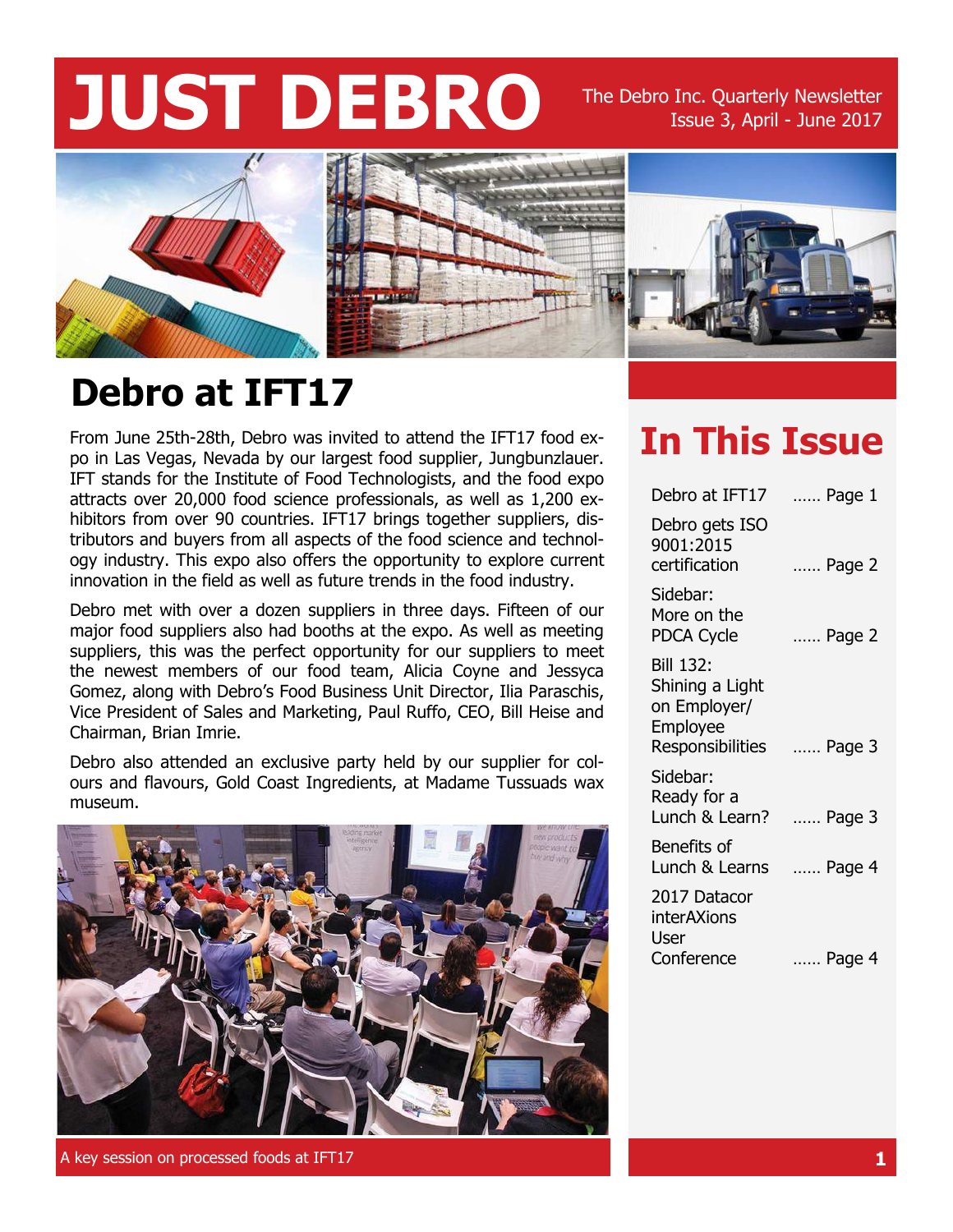# **More on the PDCA Cycle**

**PLAN:** Understand customer, business, and industry requirements, establish a procedure; assign each team member with specific operational responsibility and ensure appropriate resources are available.

**DO:** Work to the agreed procedure.

**CHECK:** Continual improvement of processes based on measurement.

**ACT:** Measure process performance and effectiveness.



The PDCA cycle at a glance

### **Debro gets ISO 9001:2015 Certification**

Debro continues to compete as a leader in chemical distribution, and is proud to announce that it has successfully obtained certification under the new revision requirements for ISO 9001:2015 standard. Debro continues to focus on customer satisfaction and implementing quality goals that incorporate risk mitigation. In addition, Debro strives to continuously develop processes that ensure the safety and quality of our products and employees.

#### What is ISO 9001?

With the increasing demands on quality, price and service, implementing a structured and certified quality management system (QMS) is one of the most effective ways to enhance customer confidence. The ISO 9000 family of quality management system standards are designed to help organizations ensure that they meet the needs of customers and other stakeholders while also meeting statutory and regulatory requirements related to a product or program. ISO 9001 is one of the most popular and most commonly used standards for QMS with over one million organizations worldwide that are independently certified. The advantages of being certified ensures an independent audit of conformity as well as national and international recognition.

#### 2015 Revision

In the last few years the 2015 version of this standard was published which included key improvements such as an increased emphasis on achieving value for the organization and its customers, emphasis on leadership, decreased emphasis on documentation, and a greater focus on risk-based thinking. The new revision helps address supply chain management more effectively. The methodology uses the process approach as a model focusing on the PDCA cycle: Plan-Do-Check-Act.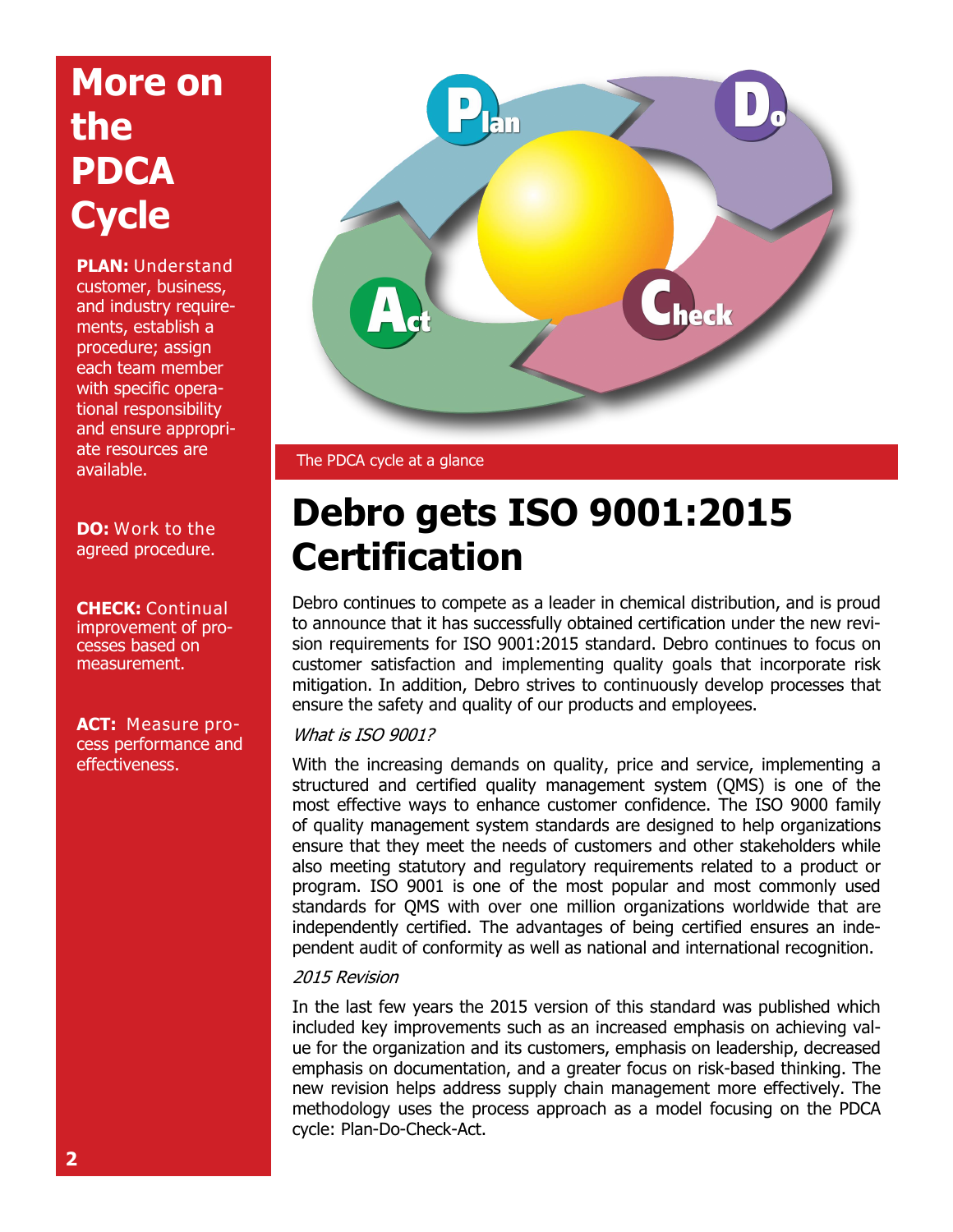### **Bill 132: Shining a Light on Employer/Employee Responsibilities**

In September 2016, Bill 132 was implemented targeting workplace sexual violence and harassment. This new legislation includes amendments to the Occupational Health and Safety Act (OHSA) with the aim of enhancing responsibilities in the workplace.

Workplace violence comprises of verbal and non-verbal behaviours that either exercises or threatens to exercise physical force against a worker. Employers are responsible for ensuring that a workplace violence program is developed, maintained and communicated with the Health and Safety committee/representative and their employees. This program must contain measures and procedures for:

- Assessing risks and procedures to control risks,
- Calling immediate assistance should work place violence occur,
- Reporting incidents, and
- Investigating and managing workplace incidents/complaints.

It is important to know that an employee may refuse work (with limitations for those who protect public safety), should they feel that they are in danger.

Workplace harassment includes actions like bullying, intimidating, or forms of offensive and intimidating communications. Employers are also responsible for the development, implementation and maintenance of a workplace harassment program. This program must include the following and should outline the duties/responsibilities of employers, supervisors, and employees:

- Procedures for reporting such incidents,
- Procedures for investigating and disciplining such behaviours, and
- Procedures on communicating results of the investigation.

For further information regarding the duties set out for employers, supervisors, and employees, please refer to the OHSA sections 25, 27, and 28 respectively.



#### Part of the Debro team at IFT17 **3**

# **Ready for a Lunch & Learn?**

Successful organizations understand the importance of employee development and are always seeking creative and cost effective methods to advance their teams. Lunch and Learn programs facilitate informal, structured learning sessions that can be offered to inform employees and to create awareness about various departments and projects. They provide employees with an interesting alternative to a typical lunch break and incentivise attendance by providing a catered lunch. Common topics include product training, employee-led professional development, and personal development.

Lunch and Learn programs create an open channel for information flow and training. Whether the training is targeted towards professional & personal development, skill set training, or even life skills, these sessions can result in a boost in employee motivation and skills needed for a valuable and successful work experience.